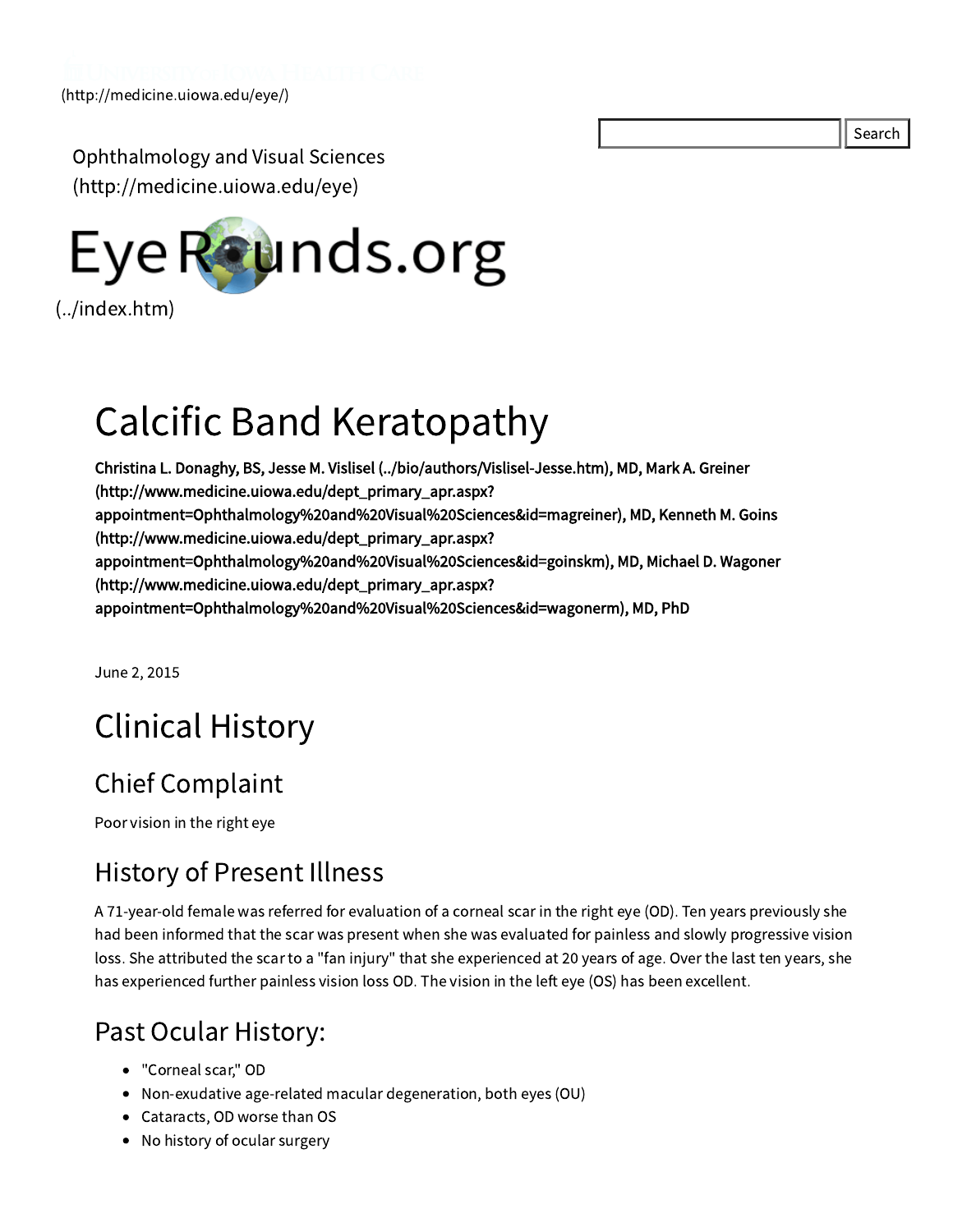# Past Medical History:

- Hypertension
- No known history of endocrine abnormalities, renal dysfunction, or autoimmune disease

Medications: Lisinopril, AREDS 2 vitamin

Allergies: No known drug allergies

Family Ocular History: Non-contributory

Social History: Former smoker with 25 pack-year history

Review of Systems: All systems negative

# Visual acuity with correction, distance:

- OD: Counts fingers at 1 foot
- $\bullet$  OS: 20/20 -2

# Intraocular pressure (Applanation):

- OD: 16 mmHg
- OS: 16 mmHg

# Current spectacle prescription:

- OD: -0.25 +0.50 x 147, Add: +2.50
- OS: +3.25 sphere, Add: +2.50

### Confrontation Visual Fields: Full

Pupils: No relative afferent pupillary defect OU

Extraocular Motility: Full OU

# Pachymetry:

- OD: 619 microns
- OS: 582 microns

# Keratometry (NIDEK):

- OD: 46.42 D @ 25 degrees, 45.18 D @ 115 degrees
- OS: 44.06 D @ 174 degrees, 43.10 D @ 84 degrees

External exam: Normal

# Anterior segment exam (Figure 1):

- Lids: Normal OU
- Conjunctiva/Sclera: Clear and quiet OU
- Cornea: Band-shaped, horizontal, gray-white subepithelial corneal opacity in the interpalpebral fissure with involvement of visual axis OD; normal OS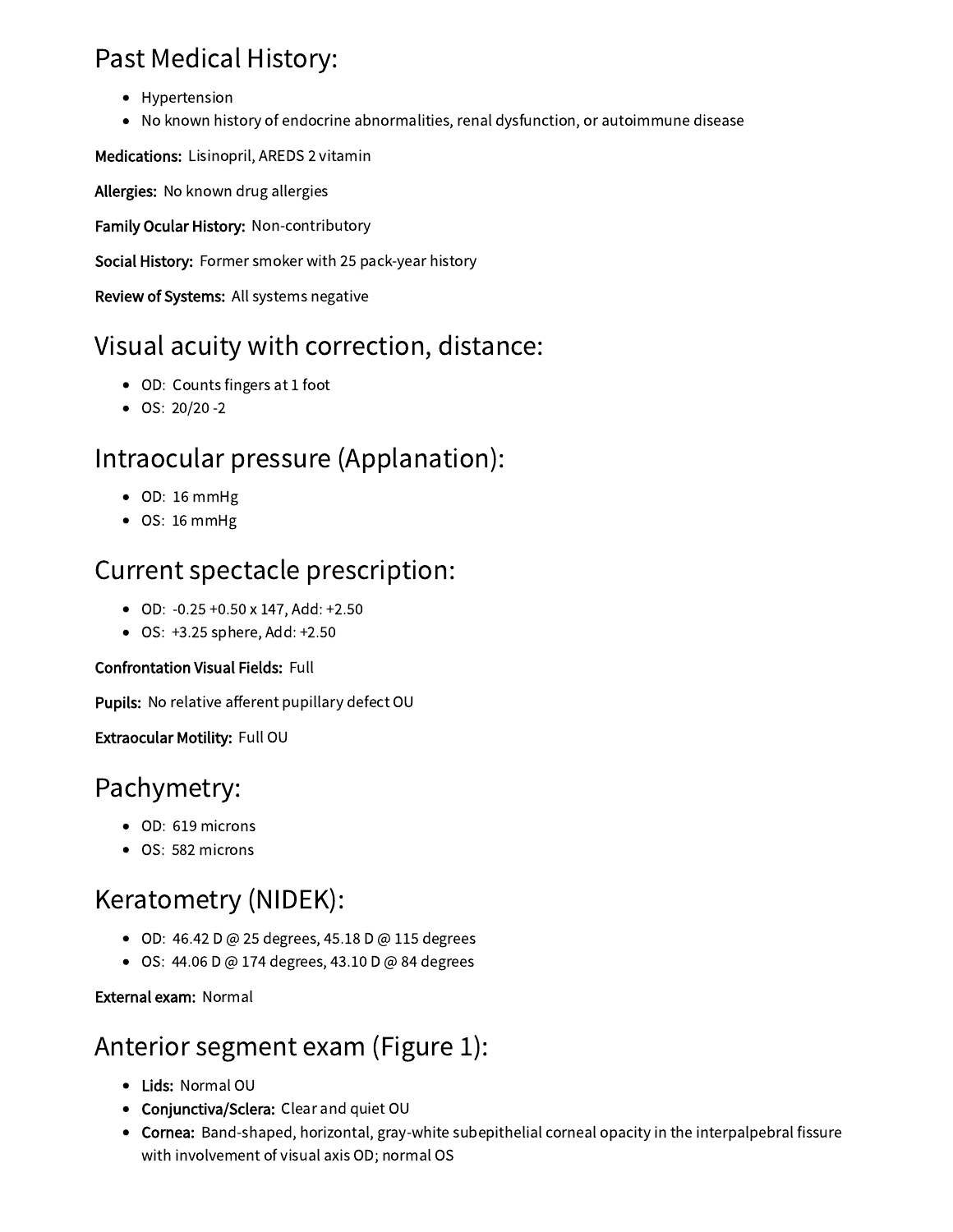- Anterior chamber: Deep and quiet OU  $\bullet$
- Iris: Normal OU
- Lens: Nuclear sclerotic cataract more prominent OD than OS

#### Vitreous: Normal OU

Retina: Inadequate view OD; non-exudative age-related macular degeneration OS



[\(../cases-i/case214/1-LRG-BK.jpg\)](file:///Volumes/Blue/Sites/eyeforum/cases-i/case214/1-LRG-BK.jpg)

*Figure 1. Band-shaped, horizontal, gray-white, subepithelial opacity in the interpalpebral fissure with* involvement of the visual axis. A moderately dense nuclear sclerotic cataract is present. This particular type of *band keratopathy responds favorably with superficial keratectomy followed by EDTA chelation. Manual* polishing with a diamond burr or excimer laser will not be needed if the underlying Bowman's layer is a smooth *optical surface.*

# **Diagnosis**

- 1. Calcific band keratopathy, OD
- 2. Nuclear sclerotic cataracts, OD worse than OS
- 3. Non-exudative age-related macular degeneration, OU

# Clinical Course

The patient was treated with a manual superficial keratectomy using ethylenediaminetetraacetic acid (EDTA) chelation, followed by cataract extraction with intraocular lens implantation. The best corrected visual acuity in the right eye improved from counting fingers at 1 foot to 20/250 after treatment of the band keratopathy. There was further improvement to 20/50 after removal of the cataract. The residual visual deficit was due to nonexudative age-related macular degeneration and an old central retinal vein occlusion, which was seen for the first time through the now clear optical media.

## **Discussion**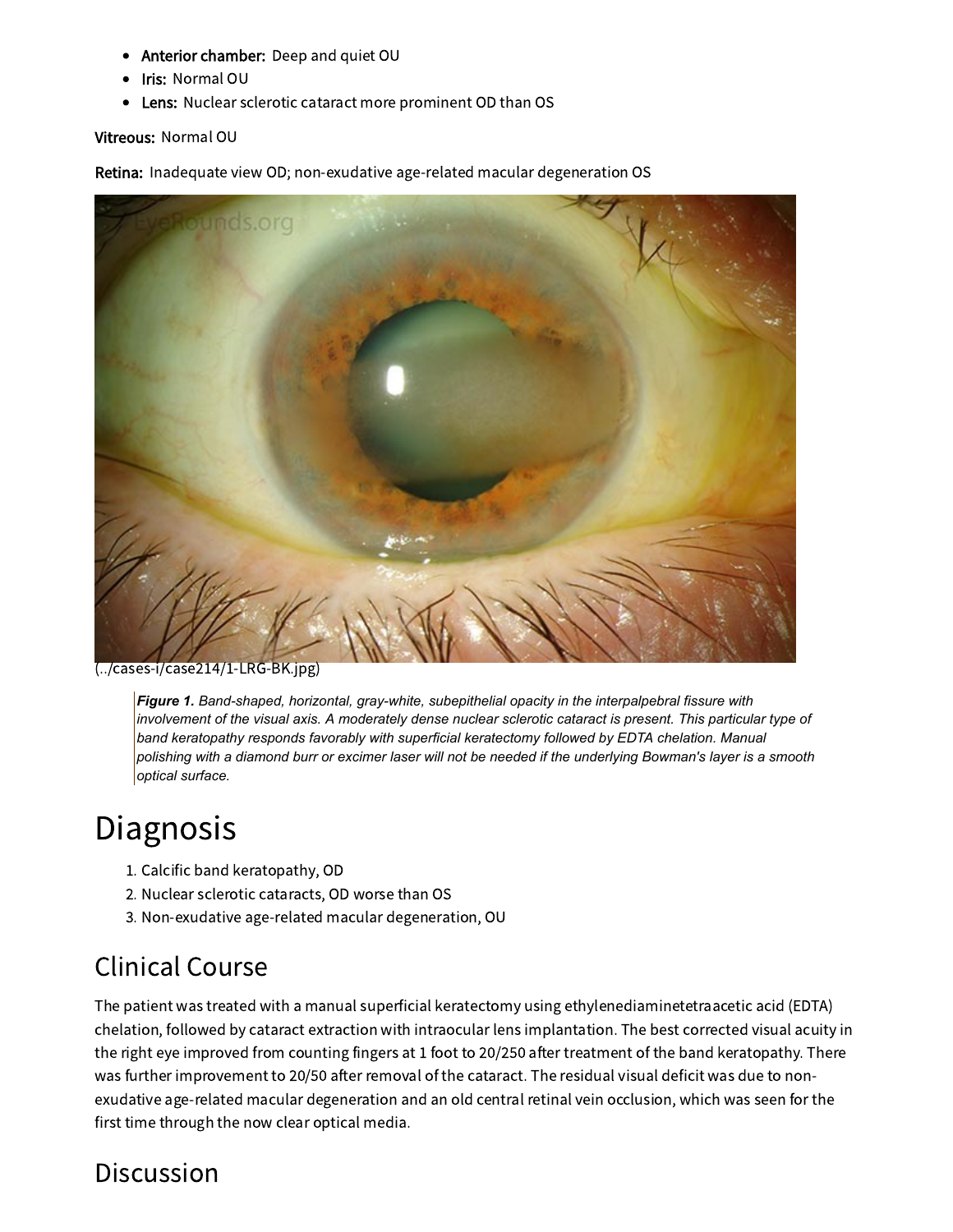Calcific band keratopathy is a corneal degeneration that is characterized by subepithelial deposition of calcium, primarily in the form of hydroxyapatite, in the epithelial basement membrane, Bowman's layer, and the anterior stroma (1, 2). Initially these deposits are gray (Figure 2), but may become chalky-white as the degeneration progresses (Figure 3).

There is a characteristic horizontal and vertical pattern of distribution of the calcific deposits as the degeneration slowly progresses over a period of months or years. It typically begins just inside the limbus in the 3:00 and 9:00 periphery (Figure 2). There is a characteristic sharply demarcated edge separated from the limbus by a lucent zone. This zone may be due either to the lack of Bowman's layer in the extreme periphery of the cornea or the buffering capacity of limbal vessels, which prevent deposition of calcium. As the degeneration progresses, it spreads centrally in a "band-like" distribution, eventually affecting the visual axis (Figures 3, 4). The diseased segment generally remains confined to the interpalpebral fissure but may extend toward the inferior cornea in severe cases (Figure 3). Lucent holes may be scattered throughout the opacity; these represent corneal nerves that penetrate Bowman's layer (Figure 4).

Initially, the calcium deposits are confined to the epithelial basement membrane and anterior surface of Bowman's layer. With progression, the deposits may extend anteriorly and break through epithelium. This may produce symptoms of irritation and foreign body sensation and cause recurrent or persistent epithelial erosions. The deposits also may extend posteriorly to penetrate Bowman's layer and enter into the superficial stroma. Hyaline-like material may be deposited in the subepithelial tissue, giving the appearance of a second Bowman's layer.

Calcific band keratopathy may be confused clinically with climatic droplet keratopathy (a.k.a spheroidal degeneration) and urate keratopathy, both of which present with a similar distribution of pathology. Climatic droplet keratopathy is distinguished from calcific band keratopathy by its occurrence in endemic regions, the more globular nature of the deposits, and the absence of calcium. Urate keratopathy is distinguished by the brown color of the deposits.

Figure 2. Early band keratopathy, with a surrounding iron line, associated with juvenile idiopathic arthritis. The accompanying iron line denotes the chronicity of the lesion.





[\(../cases-i/case214/2a--LRG-BK-JIA.jpg\)](file:///Volumes/Blue/Sites/eyeforum/cases-i/case214/2a--LRG-BK-JIA.jpg) [\(../cases-i/case214/2b-LRG-BK-JIA-slit.jpg\)](file:///Volumes/Blue/Sites/eyeforum/cases-i/case214/2b-LRG-BK-JIA-slit.jpg)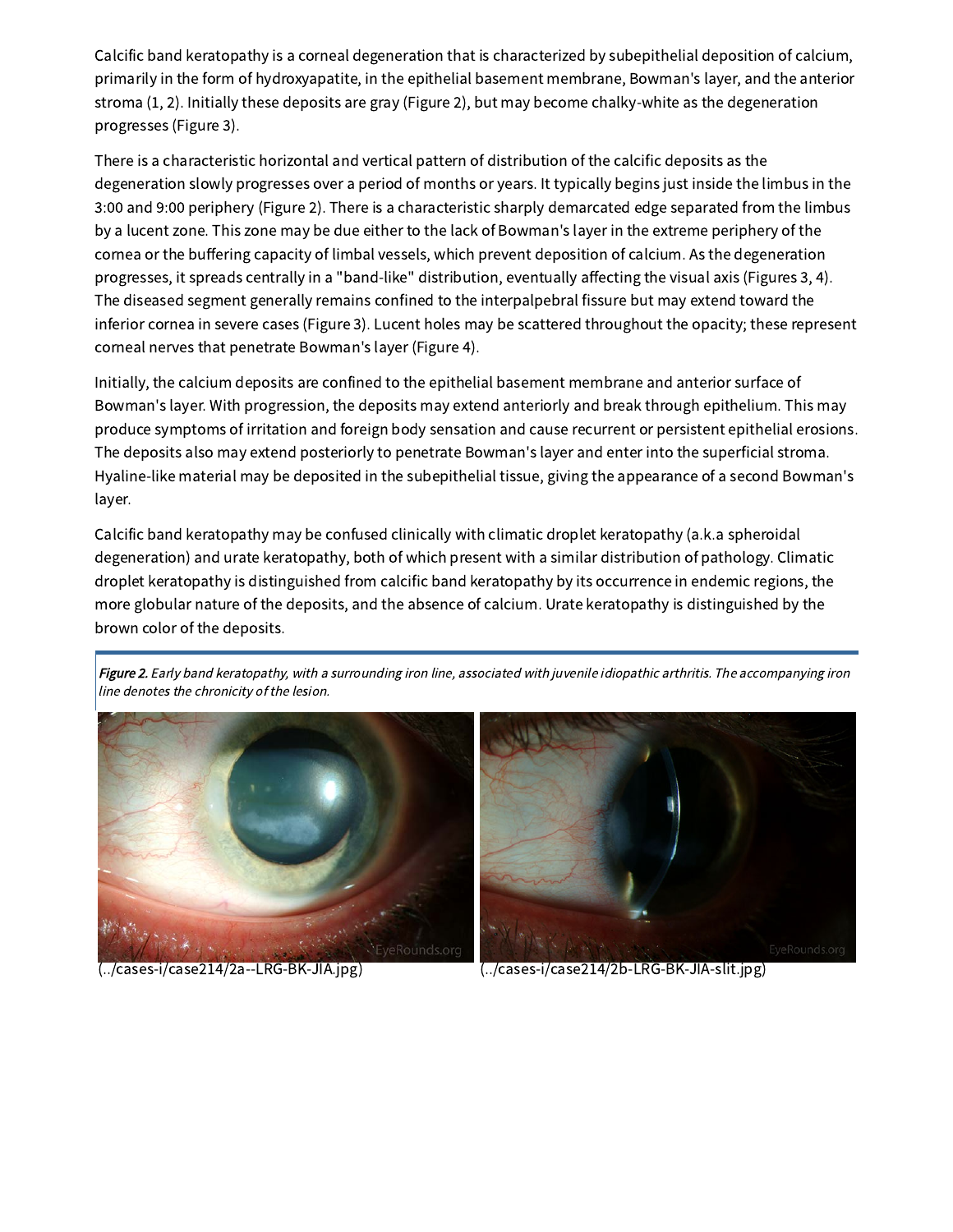

*Figure 3. Late band keratopathy displaying a chalky, white consistency.*



[\(../cases-i/case214/4-LRG-BK-B27.jpg\)](file:///Volumes/Blue/Sites/eyeforum/cases-i/case214/4-LRG-BK-B27.jpg)

*Figure 4. Late band keratopathy secondary to chronic HLA-B27-associated uveitis. The "Swiss cheese" appearance derives from lucent "holes" in the calcific pattern due to corneal nerve penetration through Bowman's layer.*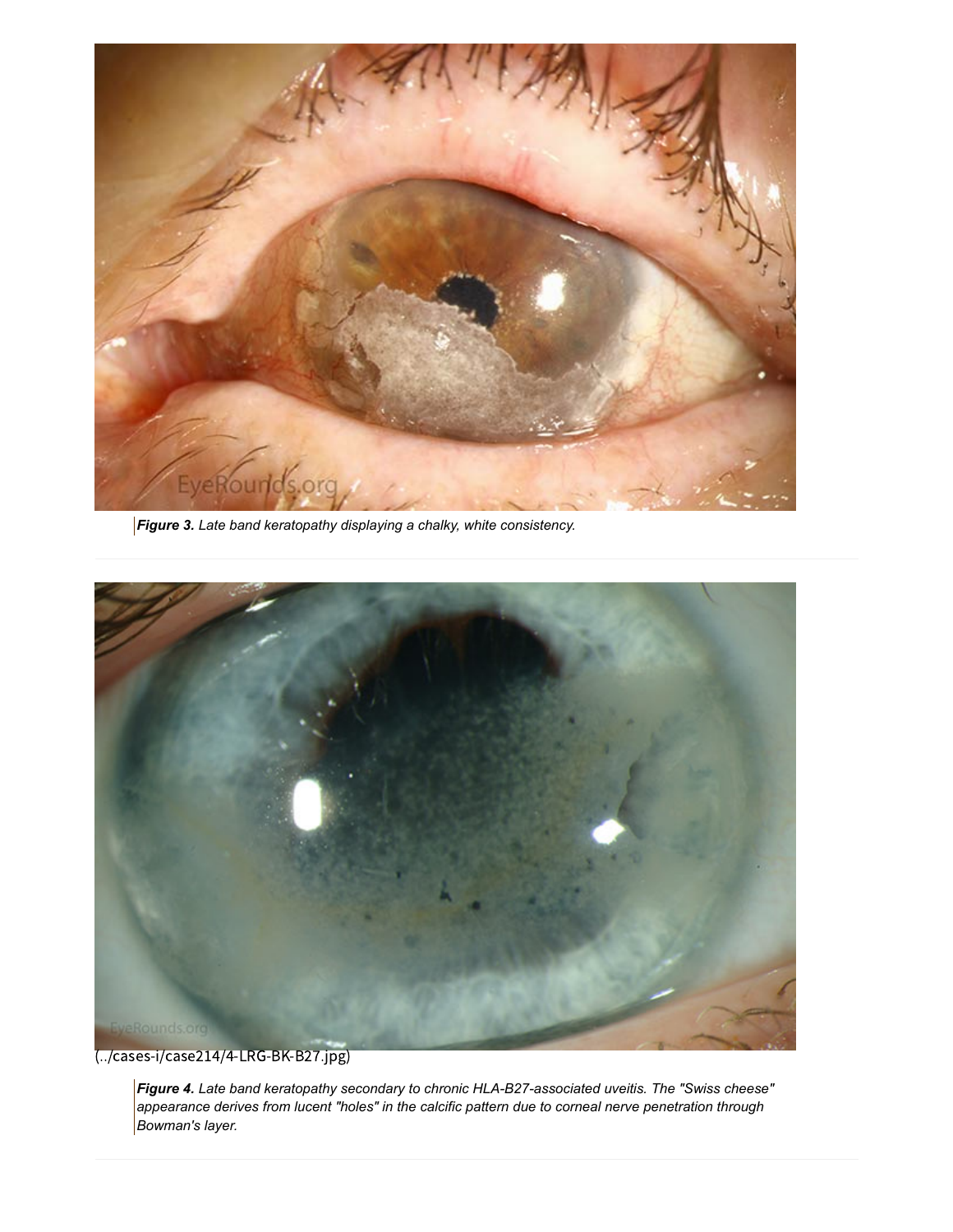In many cases, patients will present with an established cause for band keratopathy. While some cases may be idiopathic, a thorough medical history and evaluation is indicated to exclude the following etiologies (1, 2):

- 1. Chronic ocular disease: uveitis (especially in association with juvenile idiopathic arthritis), herpetic keratouveitis (especially herpes zoster), glaucoma, dry eye and exposure conditions, interstitial keratitis, climatic droplet keratopathy, phthisis bulbi
- 2. Chemical exposure: mercury fumes, phosphate containing drops (e.g. certain steroid preparations, pilocarpine, older viscoelastic agents), intraocular silicone, thiazides
- 3. Hypercalcemia: hyperparathyroidism, vitamin D toxicity, sarcoidosis, milk-alkali syndrome, nephropathic cystinosis, hypophosphatemia, Paget's disease, multiple myeloma, metastatic cancer to bone, idiopathic
- 4. Hereditary disorders: Norrie's disease and congenital band keratopathy
- 5. Other systemic diseases: discoid lupus, gout, tuberous sclerosis, ichthyosis

Patients should be questioned about previous ocular therapy and topical medications, as well as excessive use of vitamin D and calcium supplements. A reasonable baseline evaluation includes a urinalysis and serum calcium, phosphorus, uric acid, blood urea nitrogen, and creatinine. If the patient displays signs or symptoms suggestive of hyperparathyroidism, as summarized by the classic mnemonic "stones, bones, abdominal groans, thrones, and psychiatric overtones," parathyroid hormone (PTH) levels should be obtained. Similarly, if sarcoidosis is suspected, angiotensin-converting enzyme (ACE) and lysozyme levels should be drawn and a chest x-ray should be obtained.

# Medical Treatment

Patients with calcific band keratopathy are typically asymptomatic and can appropriately be managed with observation. Mild ocular irritation can be managed with lubricating drops, gels, and/or ointments (1-3). Moderate-to-severe irritation can be managed conservatively with a bandage soft contact lens. A rigid gaspermeable hard contact lens or scleral lens can be used, if the visual axis is clear, to correct visual impairment due to irregular astigmatism (Figure 5).

*Figure 5. Paracentral band keratopathy associated with hyperparathyroidism that is inducing irregular astigmatism. The best corrected visual acuity improved from 20/50 with spectacle correction to 20/20 with a rigid contact lens.*





[\(../cases-i/case214/5a-LRG-BK-hyperparathyr.jpg\)](file:///Volumes/Blue/Sites/eyeforum/cases-i/case214/5a-LRG-BK-hyperparathyr.jpg) [\(../cases-i/case214/5b-LRG-BK-hyperparathyr-slit.jpg\)](file:///Volumes/Blue/Sites/eyeforum/cases-i/case214/5b-LRG-BK-hyperparathyr-slit.jpg)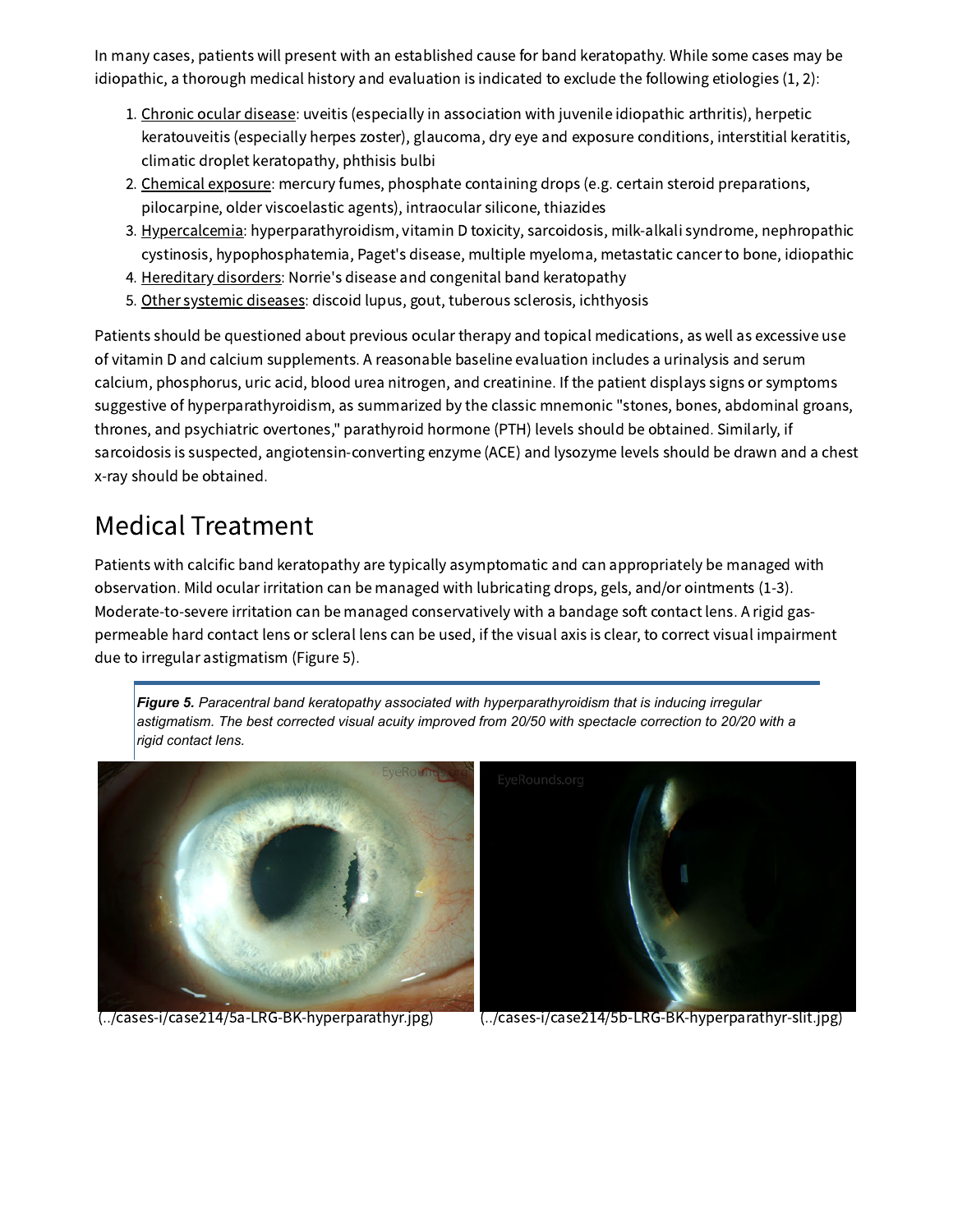

[\(../cases-i/case214/5c-LRG.jpg\)](file:///Volumes/Blue/Sites/eyeforum/cases-i/case214/5c-LRG.jpg) [\(../cases-i/case214/5d-LRG.jpg\)](file:///Volumes/Blue/Sites/eyeforum/cases-i/case214/5d-LRG.jpg)



# Surgical Treatment

Surgical treatment is offered for band keratopathy with visual impairment and/or ocular surface discomfort that cannot be adequately managed with conservative measures. Because of the anatomic location of the calcific deposits, superficial keratectomy is the procedure of choice (3-9). This can be performed manually, with or without chemical chelation (3-5), or with excimer laser phototherapeutic keratectomy (PTK) (5-9).

## Manual Superficial Keratectomy

Traditionally, manual dissection and removal of calcific deposits has been the treatment of choice for symptomatic band keratopathy as the underlying Bowman's membrane is usually still a good refracting surface (3). This simple procedure can be performed on an outpatient basis in a minor treatment room with the use of an operating microscope and topical anesthesia. In many cases, a clean plane can be identified between the calcific deposits and normal cornea, thereby permitting simple dissection and removal with a 57 Beaver blade. We typically supplement with EDTA chemical chelation to facilitate more complete removal of the calcium deposits as manual superficial keratectomy can leave an irregular refractive surface and poor vision if performed too aggressively (4, 5).

Disodium EDTA is no longer commercially available, but can be obtained through compounding pharmacies for the procedure. Our chemical chelation technique begins with manual debridement of corneal epithelium and underlying loose calcific deposits with an Amoils scrubber and/or 57 or 69 Beaver blade (Video 1). We then apply a filter paper disk soaked in 3% EDTA solution to the subepithelial calcium for intervals of approximately 3 minutes, followed by a thorough rinse with balanced salt solution. We feel there is less risk for limbal stem cell damage when the EDTA is contained within the filter paper and have never observed toxicity from deep penetration past Bowman's layer. Other options for application of EDTA include a sterile cotton tip applicator, cellulose sponge, or a reservoir, such as a corneal trephine, to hold the solution. Further dissection is then performed with a Beaver blade when appropriate, and the 3 minute cycles of EDTA application are repeated until there is satisfactory removal of calcium. We do not routinely polish Bowman's membrane, but occasionally use a battery-operated diamond burr or plan for excimer laser PTK if there is known destruction of Bowman's membrane at the end of the procedure. Postoperatively, a bandage soft contact lens and prophylactic topical antibiotics are used until the epithelial defect has healed.

The prognosis for visual improvement and relief of symptoms is excellent after EDTA chelation for band keratopathy (3-5). More than 95% of patients experience partial or complete symptomatic relief (4). Vision improvement commensurate with the degree of visual axis involvement can be expected in most cases (4), although visual rehabilitation may be limited by existent pathology in the posterior segment.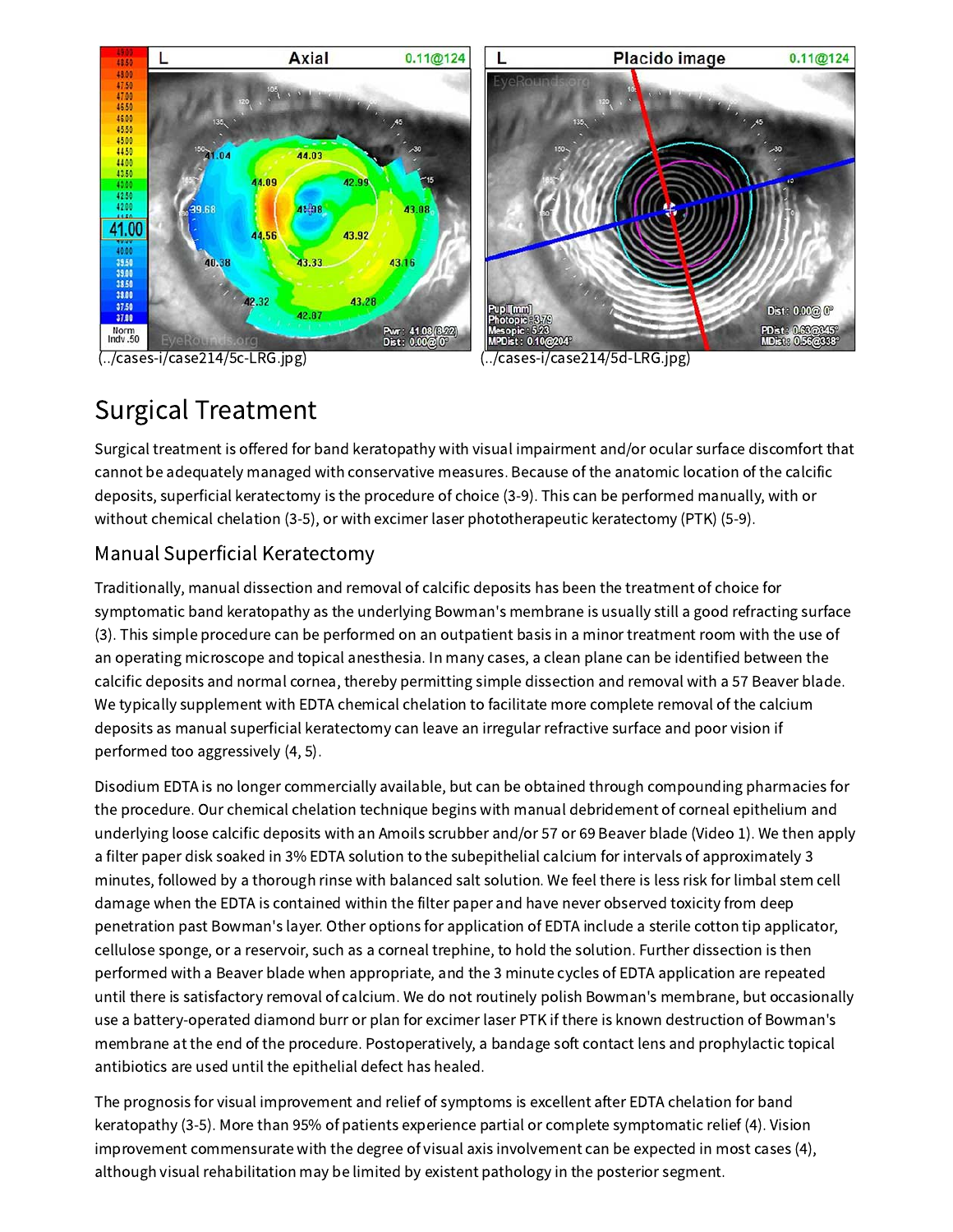# **Sorry**

# Because of its privacy settings, this video cannot be played here.

**[Watch](https://vimeo.com/129315173) on Vimeo**

*Video 1. EDTA chelation for band keratopathy. If video fails to load, use this link: https://vimeo.com/129315173 [\(https://vimeo.com/129315173\)](https://vimeo.com/129315173)*

### Excimer Laser Phototherapeutic Keratectomy

Excimer laser PTK has become increasingly popular as an alternative to manual superficial keratectomy in the management of superficial corneal pathology (5-9). The procedure removes approximately 0.25 µm of normal corneal stroma (or 1/2000th of the corneal thickness) per pulse, thereby permitting more precise removal of the desired depth of anterior stroma with less postoperative scarring than manual techniques, especially if mitomycin C is applied at the conclusion of the procedure. Unfortunately, excimer ablation of anterior stroma can be associated a hyperopic shift that is proportional to the total depth of the ablation. The introduction of scanning excimer laser models has reduced, but not completely eliminated, hyperopic shifts associated with this procedure. Of greater concern, pathological tissue (especially calcium) ablates less effectively than normal tissue. Uneven removal of normal and pathological tissue, in or adjacent to the visual axis, may induce irregular astigmatism that compromises visual rehabilitation, even in the setting of an optical clear visual axis.

U.S. Food and Drug Administration-approved indications for PTK include superficial corneal scars, dystrophies, and degenerations, including band keratopathy. We tend to reserve the use of PTK for recurrent or more advanced cases of band keratopathy with dense, uniform involvement of the calcific deposits across the visual axis in the interpalpebral fissure (as in Figure 4). In this situation, the superior ability of the excimer laser to effectively and precisely remove the calcium offers the potential for a better visual outcome if appropriate precautions are taken to minimize an undesirable hyperopic shift or induction of irregular astigmatism, as described below. Conversely, we tend to avoid the use of PTK for paracentral band keratopathy or patchy involvement within the visual axis (as in Figure 2) where the procedure does not offer a superior visual outcome compared to manual techniques and poses a greater risk for induction of undesirable iatrogenic refractive changes. In cases where there may be residual calcium in the visual axis after manual removal (as in Figure 3), PTK "polishing" of the visual axis can be performed if care is taken to properly mask the non-involved stroma within the optical zone (as described below).

The PTK technique begins by programming the desired ablation diameter and an ablation depth that will be more than sufficient to complete the procedure. The ablation diameter is set between 6.0 and 9.0 mm (as per the limits of the excimer laser model) to incorporate as much of the area of involvement as possible in the ablation zone. The laser depth can be set as high as 100 µm with the understanding that (1) calcium ablates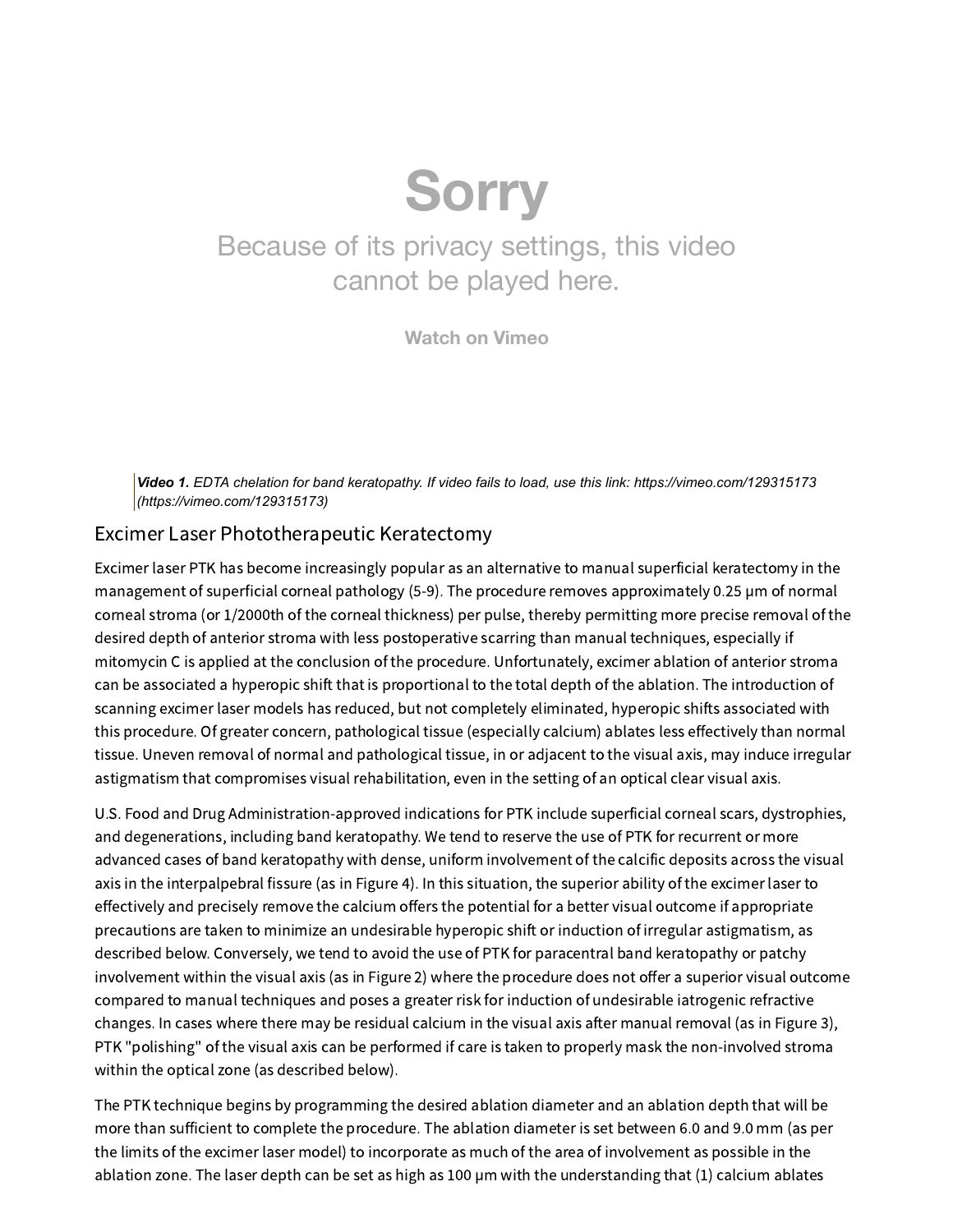much less effectively than stroma; (2) no stromal ablation will occur in the de-epithelialized zone as long until the calcium deposits remain confluent; and (3) no stromal ablation will occur in the de-epithelialized zone until at least 30 µm of ablation has taken place. A refractive correction should not be programmed, due to unpredictability regarding the amount of energy that will be required to remove the calcium deposits before Bowman's layer is even reached. After the therapeutic goals have been achieved, residual hyperopia and regular astigmatism can be corrected, if desired, during a subsequent procedure.

Once the laser program is set, the corneal epithelium is manually removed above the area of calcium deposition in the interpalpebral fissure. The epithelium is left intact where there is no subepithelial calcium. Prior to initiating the PTK, the "protuberant" calcium is "smoothed" as much as possible with a 57 or 69 Beaver blade in order to facilitate a more uniform laser ablation. Immediately after drying the surface of the band keratopathy, the ablation is initiated and carried out to a depth of 30 µm or until the operating surgeon observes a break-up of the uniform confluent calcium pattern in the central cornea, whichever comes first. If the confluent calcium pattern is still present, a viscous lubricating drop (such as Celluvisc®) is applied to the epithelium outside the ablation zone to maintain corneal hydration. The surface of the cornea within the ablation zone is thoroughly dried, and the exposed calcium is once again "smoothed" with a Beaver blade. An additional 10 µm of ablation treatment is applied and the treatment is halted. This sequence is repeated until the confluent calcium pattern is lost and there is exposure of non-involved stroma within or adjacent to the remaining calcium.

When the pattern of residual calcium and normal exposed stroma is reached (either with the initial 30 µm ablation or one of the subsequent 10 µm ablations), the procedure is modified. Once again, the corneal epithelium outside the ablation zone is covered with a viscous lubricating drop. The exposed calcium is again "smoothed" with a 57 or 69 Beaver blade. A non-viscous lubricating drop (e.g. Refresh®) is applied and meticulously spread over the ablation zone, taking care to ensure the peaks of the calcium deposits are exposed and the valleys of unaffected stroma are "masked" and protected from excimer laser energy. An additional 10 µm of ablation treatment is applied and the treatment is halted. This sequence is repeated until most, if not all, of the calcium deposits have been removed.

At the conclusion of the procedure, mitomycin-C 0.2 mg/ml is applied with a pledget to the central cornea for 12 seconds and then thoroughly rinsed away to avoid unnecessary surface toxicity. A bandage soft contact lens is used, along with prophylactic topical antibiotics, until the epithelial defect has healed. Topical steroids (e.g. prednisolone acetate 1.0%) are used 4 times daily and tapered over 4 to 6 weeks.

The prognosis for visual improvement and relief of symptoms is excellent following PTK for band keratopathy (5- 9). More than 95% of patients experience partial or complete symptomatic relief. There will be improvement in best-corrected vision that is commensurate with the level of clearing of the deposits in the visual axis and posterior segment health. In many cases, an adjustment of the spectacle correction will be necessary to achieve the best visual outcome. In some cases, the use of the rigid hard contact lens may be required for maximum visual rehabilitation.

In conclusion, both manual superficial keratectomy (with or without EDTA chelation) and excimer laser PTK are effective procedures for treating calcific band keratopathy. While manual treatment is suitable for all cases of band keratopathy, we prefer to reserve the use of PTK for cases with dense, uniform involvement of the visual axis, or as a "polishing procedure" when manual techniques cannot adequately clear the visual axis. If properly performed, surgical removal of band keratopathy is almost invariably associated with an excellent prognosis for visual improvement and symptomatic relief.

# References

1. Barouch FC, Colby K. Corneal and conjunctival degenerations. In: Smolin and Thoft's: The Cornea. Scientific Foundations & Clinical Practice. 4th Edition. Foster CS, Azar DT, Dohlman CH (editors). Philadelphia: Lippincott,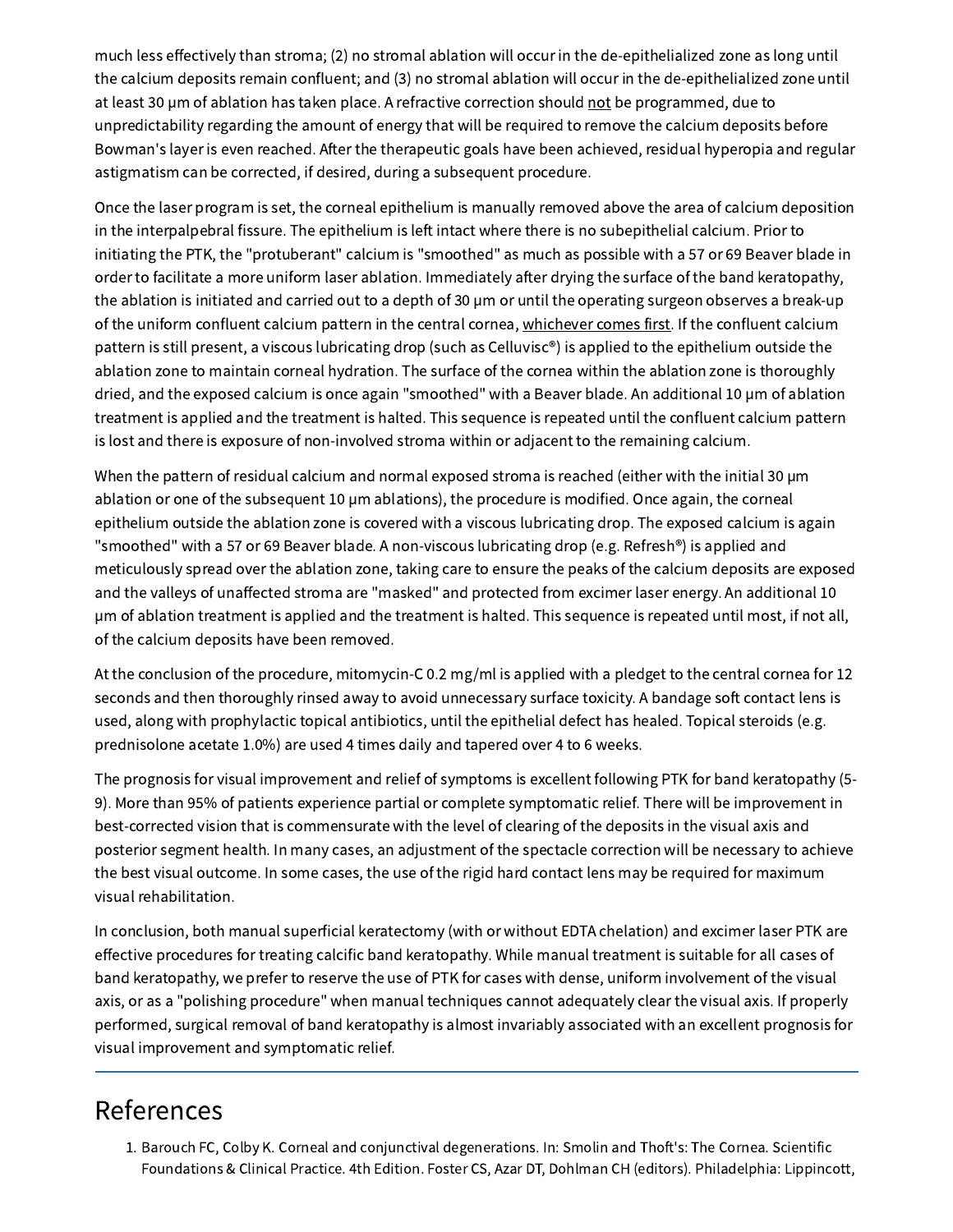Williams & Wilkins, 2005:875-877.

- 2. Chang RI, Ching SST. Corneal and conjunctival degenerations. In: Cornea: Fundamentals, Diagnosis, and Management. Volume 1. 2nd Edition. Krachmer JH, Mannis MJ, Holland EJ (editors). Philadelphia:Elsevier Mosby, 2005:996-997.
- 3. Kenyon KR, Gangadhar D, Pham LT, Goins KM, Wagoner MD. Superficial keratectomy. In: Duane's Clinical Ophthalmology. Tasman W and Jaeger EA (editors). Philadelphia: Lippincott, 2012.
- 4. Najjar DM, Cohen EJ, Rapuano CJ, Laibson PR. EDTA chelation for calcific band keratopathy: results and longterm follow-up. Am J Ophthalmol 2004;137:1056-1064.
- 5. Jhani V, Rapuano CJ, Vajpayee RB. Corneal calcific band keratopathy. Curr Opin Ophthalmol 2011;22:283-289.
- 6. Hersh PS, Wagoner MD. Excimer Laser Surgery for Corneal Disorders. New York/ Stuttgart: Thieme, 1998.
- 7. Hersh PS, Klein S, Wagoner MD. Phototherapeutic keratectomy. In: Cornea. Volume 2. Surgery of the Cornea and Conjunctiva. 2nd Edition. Krachmer JH, Mannis MJ, and Holland EJ (editors). St. Louis: CV Mosby, 2005:1735-1747.
- 8. O'Brart DP, Gartry DS, Lohmann CP, Patmore AL, Kerr Muir MG, Marshall J. Treatment of band keratopathy by excimer laser phototherapeutic keratectomy: surgical techniques and long-term follow up. Br J Ophthalmol 1993;77:702-708.
- 9. Dighiero P, Boudraa R, Ellies P, Saragoussi JJ, Legeais JM, Renard G. [Therapeutic photokeratectomy for the treatment of band keratopathy]. J Fr Ophtalmol 2000;23:345-349.

# Suggested Citation format

Donaghy CL, Vislisel JM, Greiner MA, Goins KM, Wagoner MD. Calcific Band Keratopathy. June 2, 2015; Available from: http://EyeRounds.org/cases/214-band-keratopathy.htm

Share this page:

last updated: 06/02/2015

University of Iowa Carver College of Medicine Department of Ophthalmology & Visual Sciences 200 Hawkins Dr. Iowa City, IA 52242

> Web Privacy Policy [\(http://www.uiowa.edu/homepage/online-privacy-information\)](http://www.uiowa.edu/homepage/online-privacy-information) | Nondiscrimination Statement [\(http://opsmanual.uiowa.edu/community-policies/nondiscrimination-statement\)](http://opsmanual.uiowa.edu/community-policies/nondiscrimination-statement)



**[Directory \(https://www.dna.its.uiowa.edu/Whitepages/\)](https://www.dna.its.uiowa.edu/Whitepages/)** | **[A-Z Search \(http://www.uiowa.edu/a-z\)](http://www.uiowa.edu/a-z)** | **[About Iowa \(http://www.uiowa.edu/homepage/about-university\)](http://www.uiowa.edu/homepage/about-university)** | **Contact Us [\(http://www.uiowa.edu/homepage/about-university\)](http://www.uiowa.edu/homepage/calendars)** | **Calendars**